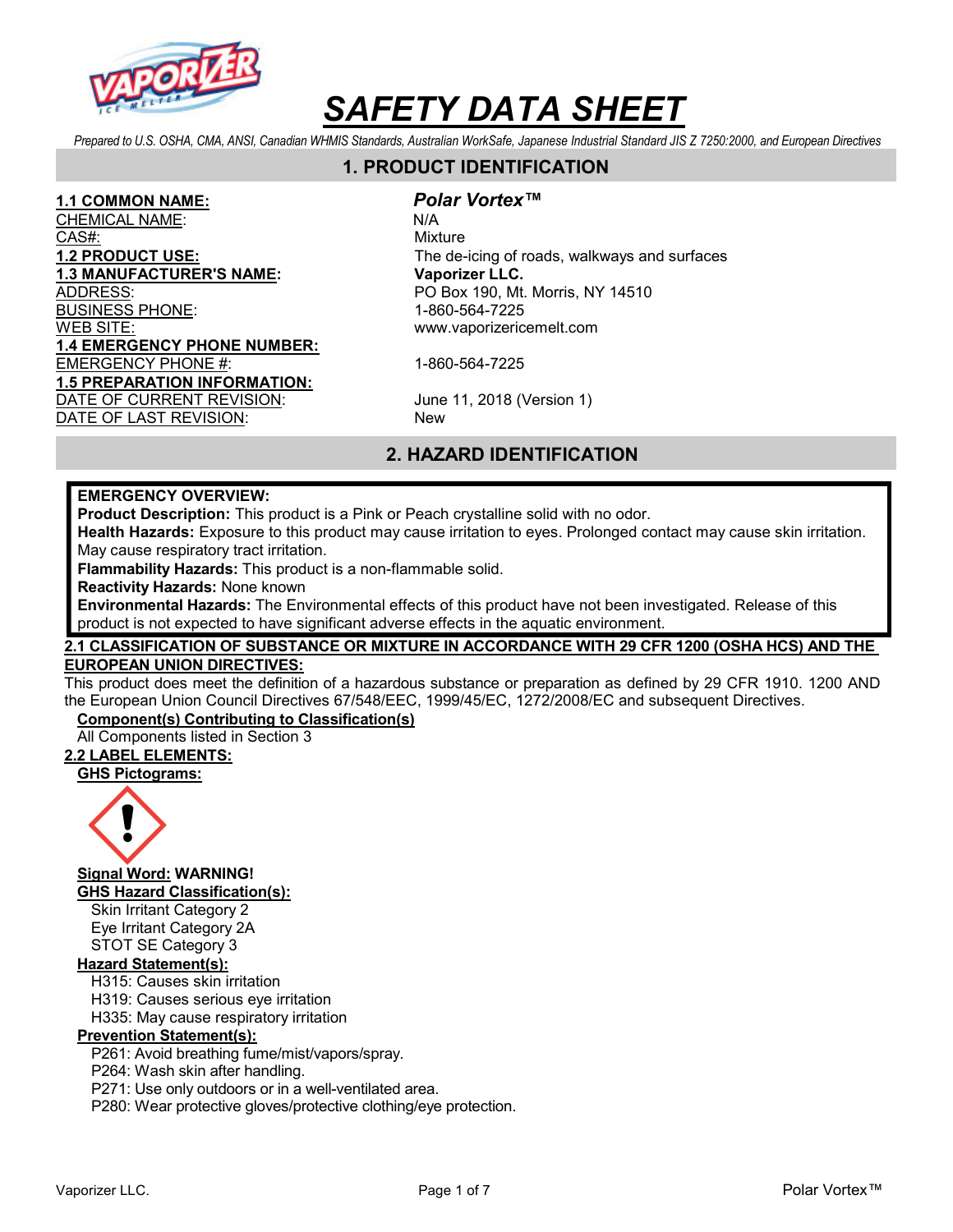

#### Response Statement(s):

P302+P352: IF ON SKIN: Wash with plenty of water.

P321: Specific treatment (See section 4 of this SDS).

P332+P313: If skin irritation occurs: Get medical advice/attention.

P362+P364: Take off contaminated clothing and wash it before reuse.

P305+P351+P338: IF IN EYES: Rinse cautiously with water for several minutes. Remove contact lenses, if present and easy to do. Continue rinsing.

P337+P313: If eye irritation persists: Get medical advice/attention.

P304+P340: IF INHALED: Remove person to fresh air and keep comfortable for breathing.

P312: Call a POISON CENTER/doctor if you feel unwell.

#### Storage Statement(s):

P403+P233: Store in a well-ventilated place. Keep container tightly closed.

P405: Store locked up.

#### Disposal Statement(s):

P501: Dispose of contents/container in accordance with local/regional/national/international regulations.

### 2.3 HEALTH HAZARDS OR RISKS FROM EXPOSURE:

SYMPTOMS OF OVEREXPOSURE BY ROUTE OF EXPOSURE: The most significant routes of exposure for this product are by inhalation, skin contact, eye contact or ingestion.

#### ACUTE:

INHALATION: Inhalation may be irritating to the respiratory tract.

CONTACT WITH SKIN: Repeated or prolonged contact may cause skin irritation.

EYE CONTACT: Contact may irritate the eyes, resulting in redness or watering.

INGESTION: Ingestion of a large quantity may cause gastrointestinal irritation with nausea and vomiting. CHRONIC: None known

**TARGET ORGANS: Acute:** Eyes, Skin, Respiratory System **Chronic: None Known** 

# 3. COMPOSITION AND INFORMATION ON INGREDIENTS

| <b>Hazardous Ingredients:</b>  | WT%         | CAS#       | <b>EINECS#</b> | Index $#$    | <b>GHS Classifications</b>                                 |
|--------------------------------|-------------|------------|----------------|--------------|------------------------------------------------------------|
| Sodium Chloride                | 83.5-99%    | 7647-14-5  | 231-598-3      | Not Listed   | Skin Irritant Cat 2, Eye Irritant Cat 2A,<br>STOT SE Cat 3 |
| Magnesium Chloride Hexahydrate | $.5 - 1.5%$ | 7791-18-6  | 616-575-1      | Not Listed   | Eye Irritant Cat 2A                                        |
| Calcium Chloride               | 5-10%       | 10043-52-4 | 233-140-8      | 017-013-00-2 | Eye Irritant Cat 2A                                        |
| Potassium Chloride             | $1\%$       | 7447-40-7  | 231-211-8      | Not Listed   | Eye Irritant Cat 2A                                        |
| Calcium Magnesium Acetate      | $0.5 - 5%$  | 76123-46-1 | Not Listed     | Not Listed   | Skin Irritant Cat 2, Eye Irritant Cat 2A,<br>STOT SE Cat 3 |

Balance of other ingredients is less than 1% in concentration (or 0.1% for carcinogens, reproductive toxins, or respiratory sensitizers). Actual concentrations are withheld as trade secret.

# 4. FIRST-AID MEASURES

#### 4.1 DESCRIPTION OF FIRST AID MEASURES:

EYE CONTACT: If product enters the eyes, open eyes while under gentle running water for at least 15 minutes. Seek medical attention if irritation persists.

SKIN CONTACT: If product contacts skin, wash skin thoroughly with soap and water after handling. Seek medical attention if irritation develops and persists.

INHALATION: If breathing becomes difficult, remove victim to fresh air. If necessary, use artificial respiration to support vital functions. Seek medical attention.

INGESTION: If product is swallowed, call physician or poison control center for most current information. If professional advice is not available, do not induce vomiting. Never induce vomiting or give diluents (milk or water) to someone who is unconscious, having convulsions, or who cannot swallow. Seek medical advice. Take a copy of the label and/or SDS with the victim to the health professional.

#### MEDICAL CONDITIONS AGGRAVATED BY EXPOSURE: None known

### 4.2 SYMPTOMS AND EFFECTS, BOTH ACUTE AND DELAYED:

Exposure to this product may cause irritation to skin and eyes. Inhalation of dust may cause irritation to respiratory system. May be harmful if swallowed with digestive tract irritation and vomiting.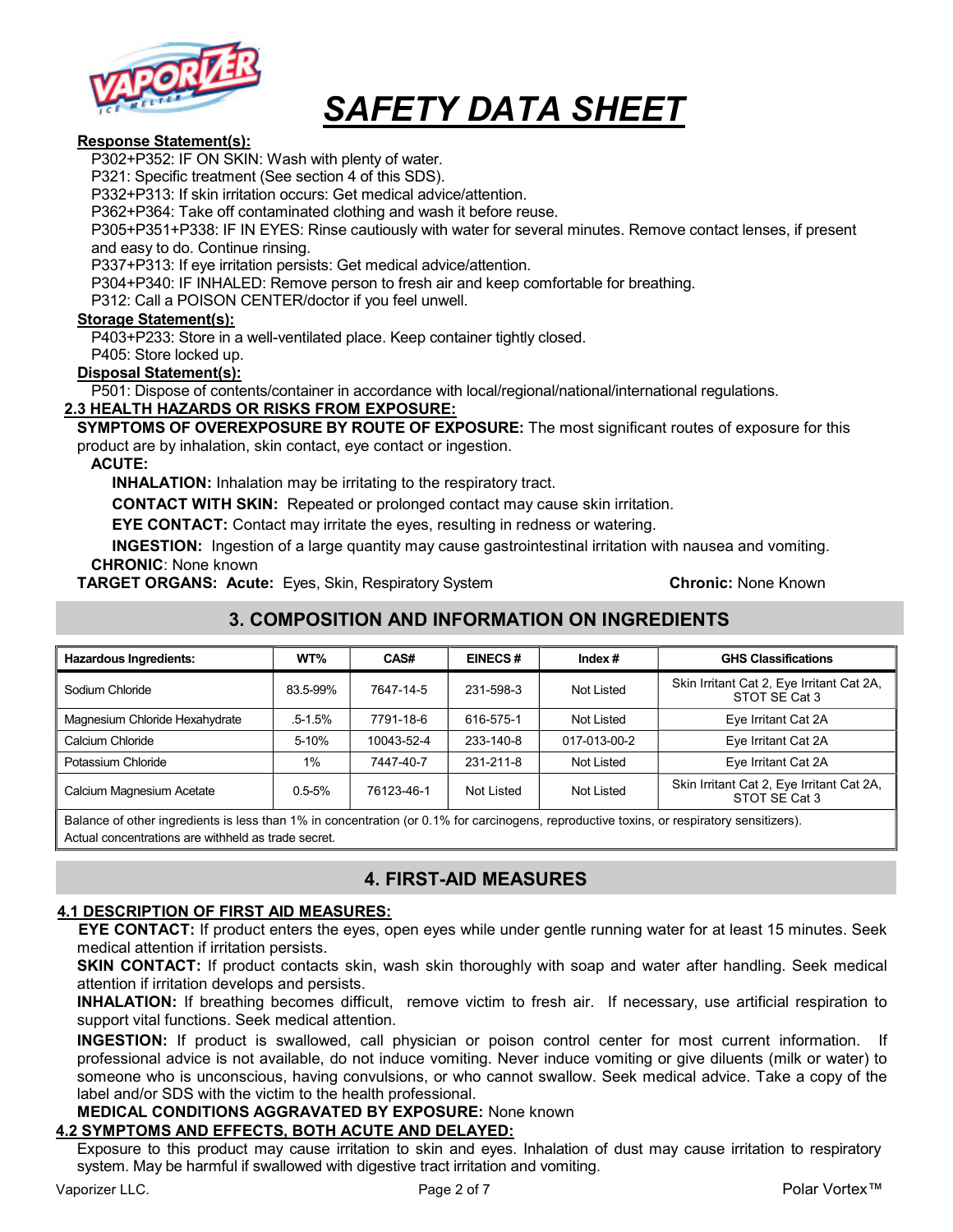

4.3 RECOMMENDATIONS TO PHYSICIANS: Treat symptoms and eliminate overexposure.

# 5. FIRE-FIGHTING MEASURES

### 5.1 FIRE EXTINGUISHING MATERIALS:

Use fire extinguishing methods below:

Water Spray: Yes Carbon Dioxide: Yes Foam: Yes Dry Chemical: Yes Halon: Yes **Other: Any "C" Class** 

### 5.2 UNUSUAL FIRE AND EXPLOSION HAZARDS:

None known

 Explosion Sensitivity to Mechanical Impact: No Explosion Sensitivity to Static Discharge: No

#### 5.3 SPECIAL FIRE-FIGHTING PROCEDURES:

Incipient fire responders should wear eye protection. Structural firefighters must wear Self-Contained Breathing Apparatus and full protective equipment. Isolate materials not yet involved in the fire and protect personnel. Move containers from fire area if this can be done without risk; otherwise, cool with carefully applied water spray. If possible, prevent runoff water from entering storm drains, bodies of water, or other environmentally sensitive areas.





Hazard Scale:  $0 =$  Minimal  $1 =$  Slight  $2 =$  Moderate  $3 =$  Serious  $4 =$  Severe  $* =$  Chronic hazard

### 6. ACCIDENTAL RELEASE MEASURES

#### 6.1 PERSONAL PRECAUTIONS, PROTECTIVE EQUIPMENT AND EMERGENCY PROCEDURES:

#### See section 8.2 for Exposure Controls.

#### 6.2 ENVIRONMENTAL PRECAUTIONS:

No specific hazards connected with leaks and splits.

#### 6.3 SPILL AND LEAK RESPONSE:

Sweep up spilled materials and place in appropriate container for disposal or re-use. Dispose of in accordance with U.S. Federal, State, and local hazardous waste disposal regulations and those of Canada and its Provinces, those of Australia, Japan and EU Member States (see Section 13, Disposal Considerations).

### 7. HANDLING and STORAGE

#### 7.1 PRECAUTIONS FOR SAFE HANDLING:

Establish good personal hygiene and work practices. Always wash hands and face before eating, drinking or smoking. 7.2 STORAGE AND HANDLING PRACTICES:

Store in a dry area with <75% relative humidity to avoid caking.

#### 7.3 SPECIFIC USES:

De-icing roads and walkways.

Vaporizer LLC. Page 3 of 7 Polar Vortex™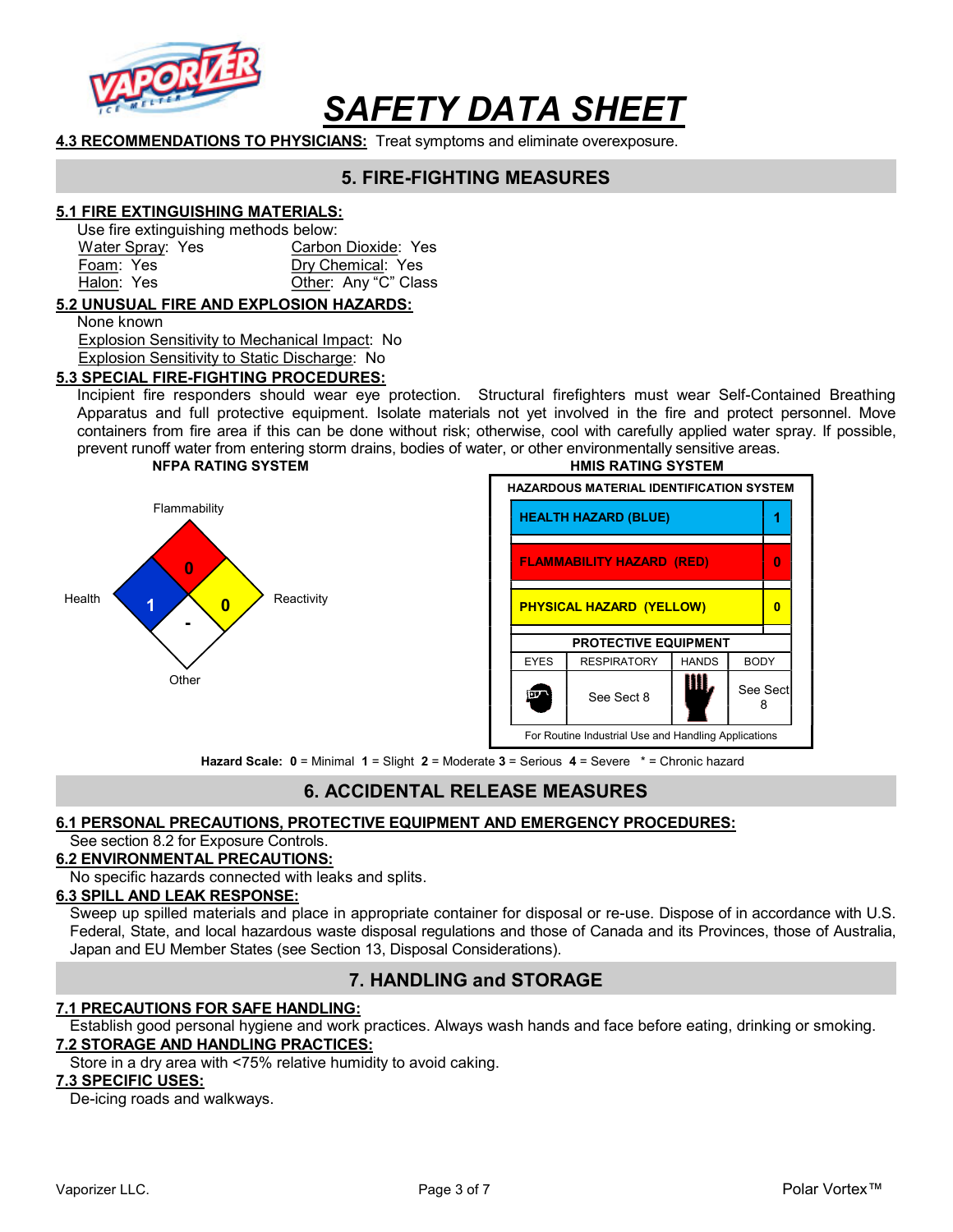

# 8. EXPOSURE CONTROLS - PERSONAL PROTECTION

#### 8.1 EXPOSURE PARAMETERS:

| <b>Chemical Name</b> | CAS#      | <b>ACGIH</b>                    | <b>TWA</b><br><b>OSHA</b>       |
|----------------------|-----------|---------------------------------|---------------------------------|
| Sodium Chloride      | 7647-14-5 | 10 mg/m <sup>3</sup> Total Dust | 15 mg/m <sup>3</sup> Total Dust |

#### 8.2 EXPOSURE CONTROLS:

VENTILATION AND ENGINEERING CONTROLS: Use with adequate ventilation to ensure exposure levels are maintained below the limits provided above.

The following information on appropriate Personal Protective Equipment is provided to assist employers in complying with OSHA regulations found in 29 CFR Subpart I (beginning at 1910.132) or equivalent standard of Canada, or standards of EU member states (including EN 149 for respiratory PPE, and EN 166 for face/eye protection), and those of Japan. Please reference applicable regulations and standards for relevant details.

**RESPIRATORY PROTECTION:** Not normally required when using this product. If necessary, use only respiratory protection authorized in the U.S. Federal OSHA Respiratory Protection Standard (29 CFR 1910.134), equivalent U.S. State standards, Canadian CSA Standard Z94.4-93, the European Standard EN149, or EU member states.

EYE PROTECTION Safety glasses or goggles are recommended to prevent eye contact. If necessary, refer to U.S. OSHA 29 CFR 1910.133, Canadian Standards, and the European Standard EN166, Australian Standards, or relevant Japanese Standards.

HAND PROTECTION: Protective gloves are recommended to prevent skin contact. If necessary, refer to U.S. OSHA 29 CFR 1910.138, the European Standard DIN EN 374, the appropriate Standards of Canada, Australian Standards, or relevant Japanese Standards.

**BODY PROTECTION:** Use body protect appropriate to task being performed. If necessary, refer to appropriate Standards of Canada, or appropriate Standards of the EU, Australian Standards, or relevant Japanese Standards.

### 9. PHYSICAL and CHEMICAL PROPERTIES

#### 9.1 INFORMATION ON BASIC PHYSICAL AND CHEMICAL PROPERTIES:

APPEARANCE (Physical State) and COLOR: This product is a blue or green crystalline solid.

ODOR: None ODOR THRESHOLD: Not Applicable pH: Not Applicable MELTING/FREEZING POINT: Not Applicable BOILING POINT: >2575°F FLASH POINT: Not Applicable EVAPORATION RATE (n-BuAc=1): Not Available FLAMMABILITY (SOLID, GAS): Not Applicable UPPER/LOWER FLAMMABILITY OR EXPLOSION LIMITS: Not Applicable VAPOR PRESSURE (mm Hg @ 20°C (68°F): Not Available VAPOR DENSITY: Not Applicable RELATIVE DENSITY: Not Applicable DENSITY: Not Applicable SPECIFIC GRAVITY: Not Available SOLUBILITY IN WATER: Not Available WEIGHT PER GALLON: Not Available PARTITION COEFFICENT (n-octanol/water): Not Applicable AUTO-IGNITION TEMPERATURE: Not Applicable DECOMPOSITION TEMPERATURE: Not Available VISCOSITY: Not Available VOC g/l / Lb/gal: Not Available 9.2 OTHER INFORMATION:

No additional information available.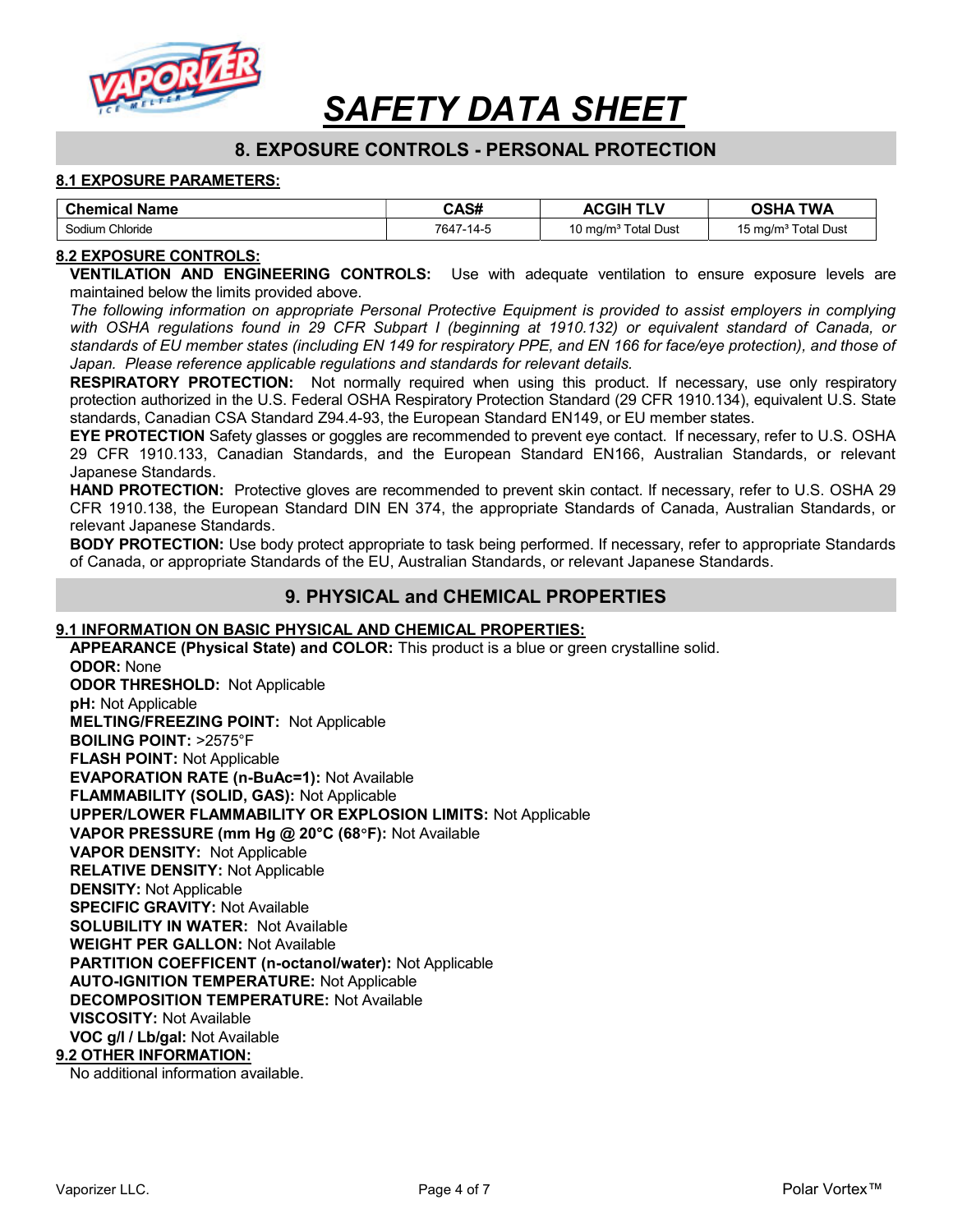

# 10. STABILITY and REACTIVITY

#### 10.1 REACTIVITY:

This product is not reactive.

#### 10.2 STABILITY:

Stable under conditions of normal storage and use.

#### 10.3 POSSIBILITY OF HAZARDOUS REACTIONS:

Chemical reactions occur when this product is involved with strong acids such as sulfuric or nitric acid.

#### 10.4 CONDITIONS TO AVOID:

Incompatible materials.

#### 10.5 MATERIALS WITH WHICH SUBSTANCE IS INCOMPATIBLE:

Strong acids.

#### 10.6 HAZARDOUS DECOMPOSITION PRODUCTS:

Thermal decomposition products include hydrochloric acid.

# 11. TOXICOLOGICAL INFORMATION

#### 11.1 INFORMATION ON TOXICOLOGICAL EFFECTS:

TOXICITY DATA:

CAS#: 7647-14-5

Oral, rat: LD50 = 3,000 mg/kg;

SUSPECTED CANCER AGENT: None of the ingredients within this product are found on the following lists: FEDERAL OSHA Z LIST, NTP, IARC, or CAL/OSHA and therefore are not considered to be, or suspected to be, cancer-causing agents by these agencies.

**IRRITANCY OF PRODUCT:** This product may be irritating to skin, eyes or respiratory system.

SENSITIZATION TO THE PRODUCT: This product is not considered a respiratory system or skin sensitizer.

REPRODUCTIVE TOXICITY INFORMATION: No information concerning the effects of this product and its components on the human reproductive system.

SPECIFIC TARGET ORGAN TOXICITY – SINGLE EXPOSURE: Eyes, Respiratory System and Skin SPECIFIC TARGET ORGAN TOXICITY - REPEATED EXPOSURE: None known ASPIRATION HAZARD: None

# 12. ECOLOGICAL INFORMATION

#### 12.1 TOXICITY:

This material is water soluble and occurs naturally, and is unlikely to have any long term effect on the environment. However, large or frequent applications or spills can have a potentially damaging effect on the environment.

#### 12.2 PERSISTENCE AND DEGRADABILITY:

This material is not organic and therefore does not undergo biodegradation.

### 12.3 BIOACCUMULATIVE POTENTIAL:

Based on available information, the sodium chloride present may bioaccumulate in some aquatic organisms.

#### 12.4 MOBILITY IN SOIL:

This material is water soluble and is expected to move rapidly with surface water or ground water flows.

#### 12.5 RESULTS OF PBT AND vPvB ASSESSMENT:

No specific data available on this product.

#### 12.6 OTHER ADVERSE EFFECTS:

No specific data available on this product.

ALL WORK PRACTICES MUST BE AIMED AT ELIMINATING ENVIRONMENTAL CONTAMINATION.

#### 12.7 WATER ENDANGERMENT CLASS:

Water endangering in accordance with EU Guideline 91/155-EWG. Not determined

# 13. DISPOSAL CONSIDERATIONS

#### 13.1 WASTE TREATMENT METHODS:

Waste disposal must be in accordance with appropriate U.S. Federal, State, and local regulations, those of Canada, Australia, EU Member States and Japan.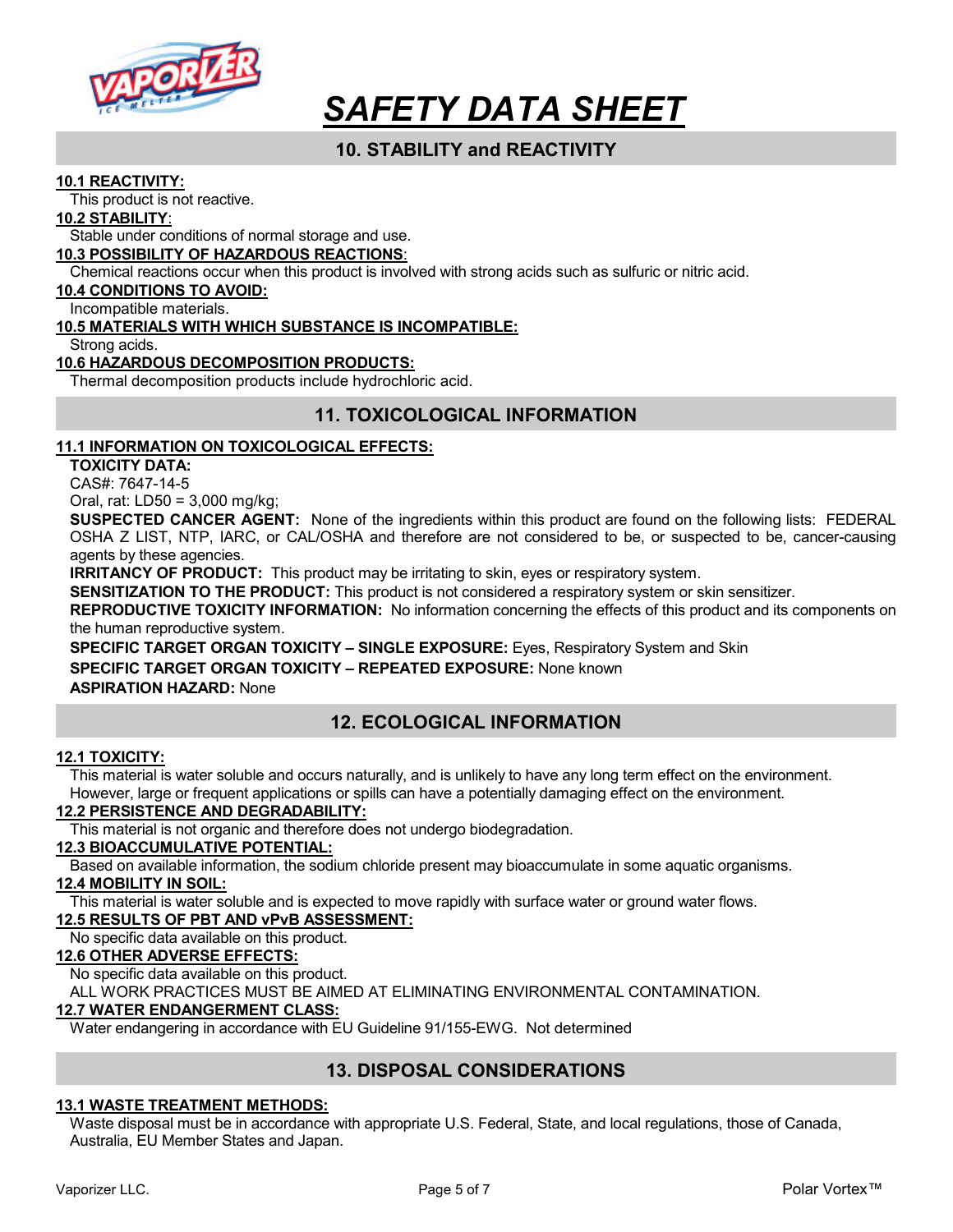

#### 13.2 EU Waste Code:

Not determined.

### 14. TRANSPORTATION INFORMATION

US DOT, IATA, IMO, ADR:

| U.S. DEPARTMENT OF TRANSPORTATION (DOT) SHIPPING REGULATIONS: This product is classified (per 49 CFR |  |
|------------------------------------------------------------------------------------------------------|--|
| 172.101) by the U.S. Department of Transportation, as follows.                                       |  |

| IZ. IVIT by the U.S. Department of Transportation, as follows.  |                                                                                                                     |  |  |
|-----------------------------------------------------------------|---------------------------------------------------------------------------------------------------------------------|--|--|
| <b>14.1 PROPER SHIPPING NAME:</b>                               | Non-Regulated Material                                                                                              |  |  |
| <b>14.2 HAZARD CLASS NUMBER and DESCRIPTION:</b>                | None                                                                                                                |  |  |
| <b>14.3 UN IDENTIFICATION NUMBER:</b>                           | None                                                                                                                |  |  |
| <b>14.4 PACKING GROUP:</b>                                      | None                                                                                                                |  |  |
| <b>14.5 DOT LABEL(S) REQUIRED:</b>                              | None                                                                                                                |  |  |
| <b>NORTH AMERICAN EMERGENCY RESPONSE GUIDEBOOK NUMBER: None</b> |                                                                                                                     |  |  |
| <b>RQ QUANTITY:</b>                                             | <b>None</b>                                                                                                         |  |  |
|                                                                 | 14.6 MARINE POLLUTANT: None of the components of this product are designated by the Department of Transportation to |  |  |
| be Marine Pollutants (49 CFR 172.101, Appendix B).              |                                                                                                                     |  |  |
| <b>14.7 SPECIAL PRECAUTIONS FOR USER:</b>                       |                                                                                                                     |  |  |
|                                                                 |                                                                                                                     |  |  |

Avoid exposure

#### 14.8 INTERNATIONAL TRANSPORTION:

INTERNATIONAL AIR TRANSPORT ASSOCIATION SHIPPING INFORMATION (IATA): This product is not considered as dangerous goods.

INTERNATIONAL MARITIME ORGANIZATION SHIPPING INFORMATION (IMO): This product is not considered as dangerous goods.

#### 14.9 TRANSPORT IN BULK ACCORDING TO ANNEX II OF MARPOL 73/78 AND IBC CODE:

EUROPEAN AGREEMENT CONCERNING THE INTERNATIONAL CARRIAGE OF DANGEROUS GOODS BY ROAD (ADR): This product is not considered by the United Nations Economic Commission for Europe to be dangerous goods.

# 15. REGULATORY INFORMATION

#### 15.1 UNITED STATES REGULATIONS:

U.S. SARA REPORTING REQUIREMENTS: The components of this product are not subject to the reporting requirements of Sections 302, 304, and 313 of Title III of the Superfund Amendments and Reauthorization Act.

U.S. SARA THRESHOLD PLANNING QUANTITY: There are no specific Threshold Planning Quantities for the components of this product. The default Federal SDS submission and inventory requirement filing threshold of 10,000 lbs (4,540 kg) therefore applies, per 40 CFR 370.20.

#### U.S. CERCLA REPORTABLE QUANTITY (RQ): None

U.S. TSCA INVENTORY STATUS: The components of this product are listed on the TSCA Inventory or are exempted form listing.

#### OTHER U.S. FEDERAL REGULATIONS: None

CALIFORNIA SAFE DRINKING WATER AND TOXIC ENFORCEMENT ACT (PROPOSITION 65): Ingredients within this product are not on the Proposition 65 Lists.

#### 15.2 CANADIAN REGULATIONS:

CANADIAN DSL/NDSL INVENTORY STATUS: All components are DSL Listed, NDSL Listed and/or are exempt from listing.

OTHER CANADIAN REGULATIONS: Not applicable.

CANADIAN ENVIRONMENTAL PROTECTION ACT (CEPA) PRIORITIES SUBSTANCES LISTS:

This product has been classified in accordance with the hazard criteria of the Controlled Products Regulations and the SDS contains all of the information required by those regulations.

CANADIAN WHMIS CLASSIFICATION and SYMBOLS: This product has been classified per WHMIS 2015.

#### 15.3 EUROPEAN ECONOMIC COMMUNITY INFORMATION:

This product does meet the definition of a hazardous substance or preparation as defined by the European Union Council Directives 67/548/EEC, 1999/45/EC, 1272/2008/EC and subsequent Directives. See Section 2 for full Details.

#### 15.4 AUSTRALIAN INFORMATION FOR PRODUCT:

The components of this product are listed on the International Chemical Inventory list.